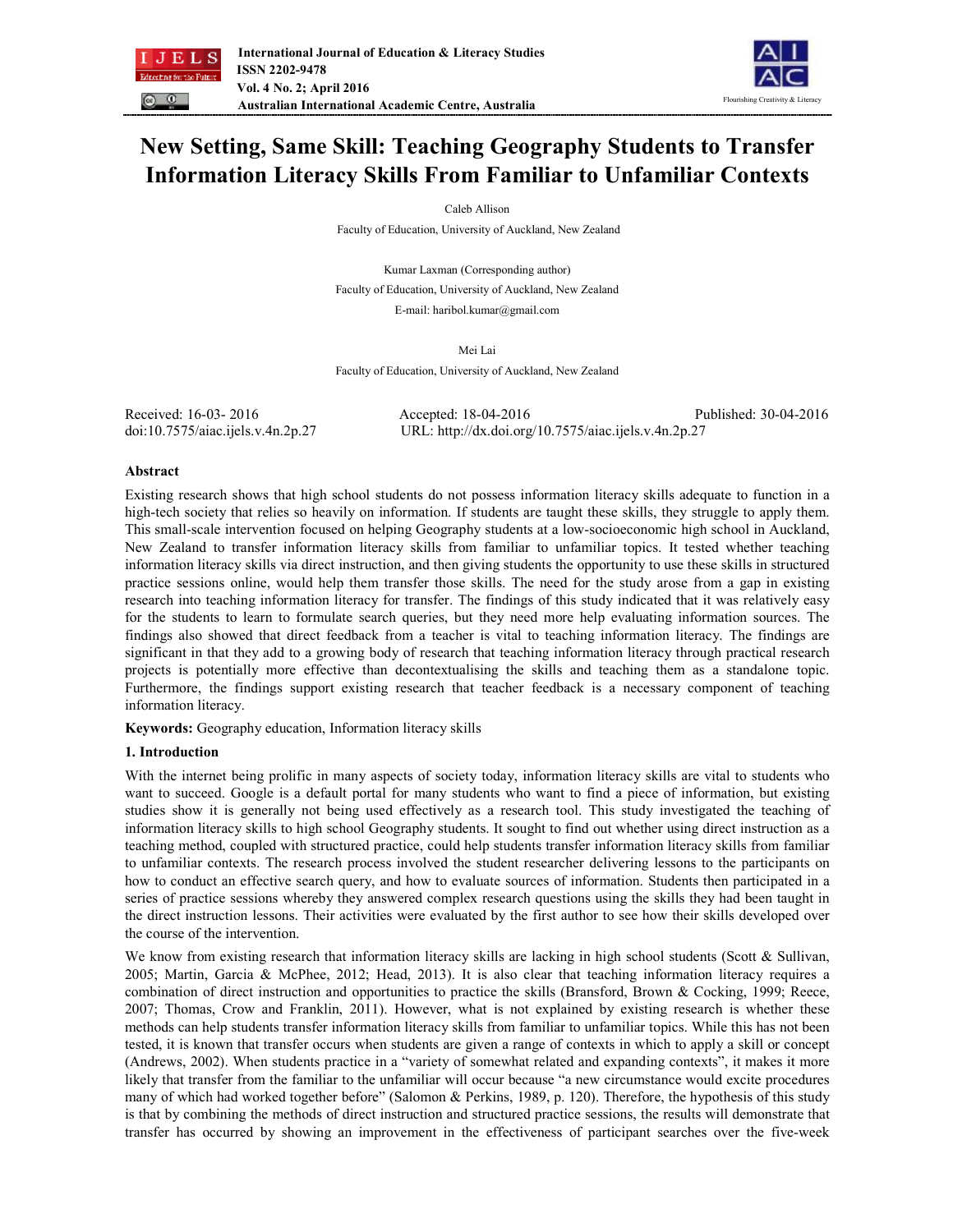intervention.

#### **2. Research Purpose**

This study focused on teaching high school Geography students to transfer information literacy skills from familiar to unfamiliar contexts. The need for the study stems from existing research which shows students have underdeveloped information literacy skills (Scott & Sullivan, 2005; Gross & Latham, 2007; Katz, 2007). The goal of this study was that with the use of practice sessions to help students put their newly-learnt skills into action, they would be able to transfer these skills. Thus, the research question this study aims to answer is:

- How can direct instruction and structured practice enable senior High School Geography students to transfer information literacy skills from familiar to unfamiliar topics?

## **3. Literature Review**

The internet has become the primary tool through which high school students search for information, but most students do not know how to search effectively or determine the reliability of sources (Scott & Sullivan, 2005). Because today's students are generally computer-literate, they also assume they are information-literate, despite evidence suggesting students greatly overestimate their information literacy skills (Manuel, 2002). This has particularly serious implications for students who go on to university, as their lack of information literacy leaves them unprepared for the vast amounts of information they will need to evaluate as part of their tertiary study (Martin, et al., 2012; Head, 2013; O'Sullivan & Dallas, 2010; Varlejs & Stec, 2014).

The lack of information literacy skills by high school students is supported by research. A 2006 study of almost 6400 high-school and university students in the United States - who undertook online tests of their information literacy skills – found "evidence consistent with anecdotal reports" that students are woefully unskilled in information literacy (Katz, 2007, p. 11). Similarly, Kovalik's (2013) study into how 289 high school seniors in the US were prepared for college in terms of their information literacy skills found most students had a good grasp of the basics, but struggled to effectively evaluate sources and determine the validity of information, both key components of information literacy. The implications of students reaching adulthood with limited information literacy skills could be serious, inhibiting their ability to succeed in an increasingly information-rich society (Gross & Latham, 2007).

## *3.1 Defining information literacy*

There have been many attempts to define information literacy over the past several decades. The term was first coined by Zurkowski in 1974 when he recommended the US government establish a national programme to promote workrelated information literacy (Webber & Johnston, 2000). One of the most commonly-cited definitions is from Doyle's (1992) report to the National Forum on Information Literacy, where information literacy is defined as "the ability to access, evaluate, and use information from a variety of sources" (p. 1). The American Library Association (2000) uses a similar definition, but adds that an information literate person knows when information is needed. Lenox and Walker (1993) have also defined information literacy: they argue an information literate person can formulate research questions, find the answers, critically evaluate the results, and then assess them.

## *3.2 The role of direct instruction in teaching information literacy skills*

Many researchers agree that direct instruction has a role to play in teaching information literacy, but only under certain conditions. A danger of using direct instruction as a teaching method is that students can form misconceptions that hinder their learning, but, if used in conjunction with other methods, it can be highly effective (Bransford, et al., 1999). In their analysis of studies comparing unguided to guided instruction, Kirschner, Sweller & Clark (2006) argue there is clear evidence that direct instruction leads to greater learning and transfer. Similarly, Reece (2007) argues that direct instruction, linked with opportunities to practice, must be a part of any successful information literacy teaching programme. He claims that because information literacy is complex and synonymous with higher-order thinking, students must be taught information literacy skills directly first (Reece, 2007). Research by Serrell (2009) echoes this need for direct instruction to be coupled with opportunities to practice. Her study of teaching information literacy skills to primary school children found students picked up the basics of information literacy from being taught directly, but their skills did not develop as much as those that practiced their skills in a project- based setting (Serrell, 2009).

## *3.3 The role of structured practice in teaching information literacy skills*

There is clear evidence that opportunities to practice a skill is a vital part of learning. As with learning any skill, acting on knowledge is an important part of the process (DeLay, 1996; Piaget, 1964). To maximise the potential for learning, practice must be varied enough that when the learner encounters a new situation, they may recall procedures they have done in past experiences (Salomon & Perkins, 1989). This is particularly true for learning information literacy, as becoming immersed in the research process is considered by many researchers to be the best way to learn these skills (Fabbi, 2015).

Recent studies support the need for information literacy to be taught primarily through practice. O'Sullivan and Dallas' (2010) study into incorporating advanced information literacy skills into the high school curriculum found that by requiring students to actively engage in research culminating with an assignment, the students were better prepared for the intellectual demands of university (O'Sullivan & Dallas, 2010). Another study, albeit with second-year university students, found similar results: a one-hour-per-week course at the University of North Alabama taught students how to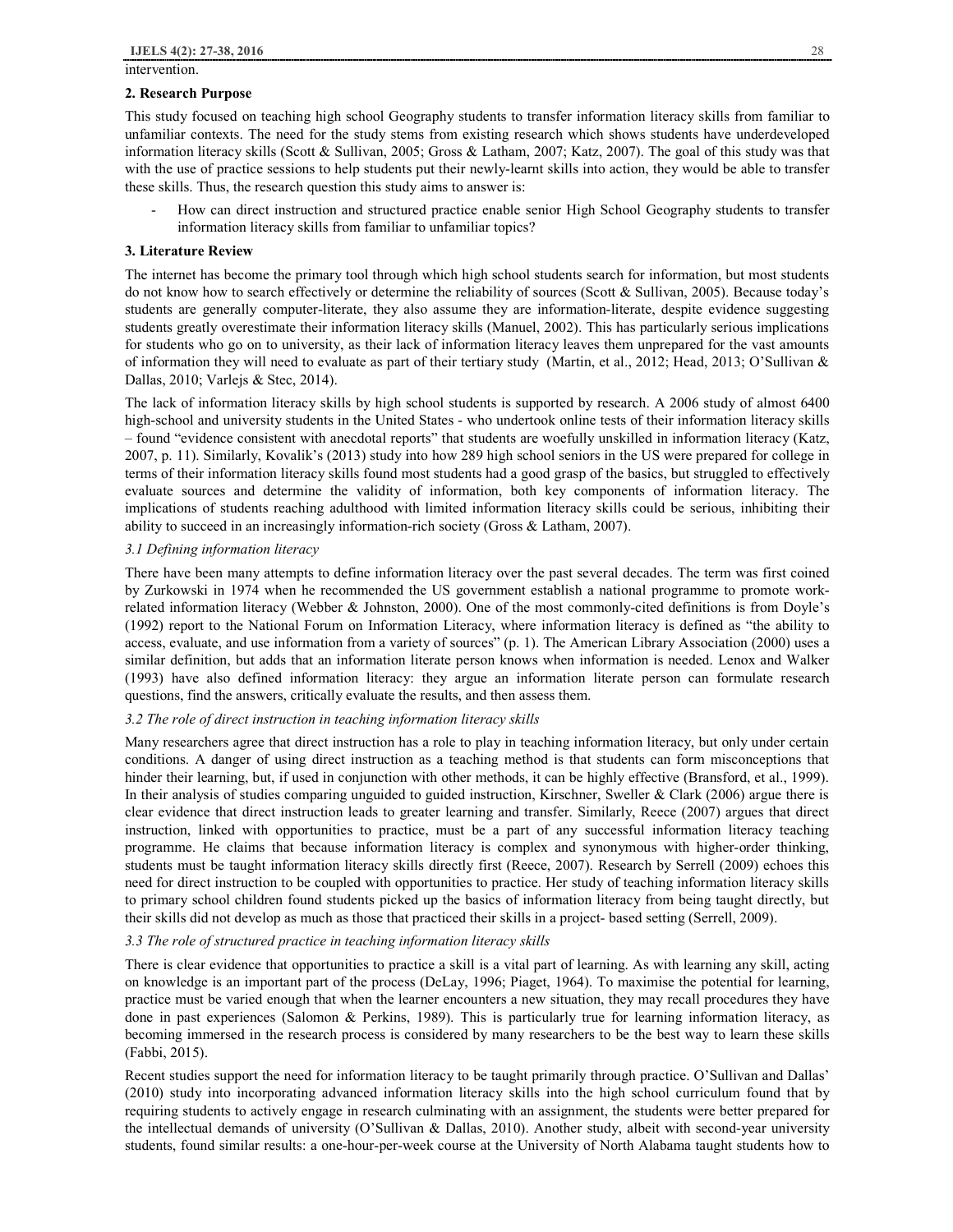## **IJELS 4(2): 27-38, 2016** 29

find information in databases and search engines, analyse the relevance of information, and determine whether sources were primary or secondary (Thompson & Blankinship, 2015). A core part of the course was that students practiced their skills as part of assignments in information literacy. The researchers found that having the opportunity to practice was vital for the students to learn information literacy skills (Thompson & Blankinship, 2015). A similar study, this time with primary school students, found that by teachers incorporating the teaching of information literacy skills into student group projects, the students were better able to learn these skills (Chu, Tse & Chow, 2011). The approach comes under the term 'project-based learning', during which students work towards projects that explore issues, themes or problems without predefined answers (Chu, et al., 2011).

# *3.4 Transfer of information literacy skills*

Because the aim of information literacy is to enable people to evaluate unfamiliar sources of information, transfer is a vital part of teaching information literacy skills (Reece, 2007). When it comes to finding new information, students often fail to transfer what they have learned previously in different contexts (Walton & Archer, 2004). Much of the research into transfer supports the concept that students transfer knowledge more readily when they are given casebased reasoning (Andrews, 2002). However, the skill of transfer must also be taught specifically to students: for example, by offering a range of case studies on a topic, students can be encouraged to identify similarities between them, thereby helping them to form connections between familiar and unfamiliar contexts (Salomon & Perkins, 1989). This "abstraction" is what Salomon and Perkins (1989) term "high-road" transfer, whereby students are given "explicit instruction aimed at provoking or conveying well-understood abstractions" (p. 127). This differs from low-road transfer, which is when a "performance is unintentional, implicit, based on modelling and driven by reinforcement" (p. 127). This notion of explicitly teaching transfer skills is supported by Reece (2007), who notes that with reference to information literacy, students need to be specifically instructed in how to apply information literacy skills to new contexts.

## **4. Method**

The design of this project was that of a small-scale intervention study. The study was conducted qualitatively through interviews and questionnaires as such an approach is vital to providing a more holistic understanding of how well this intervention works. The interviews aimed to reveal how the students felt about the process and their own skills, while the questionnaires would provide insight into their metacognitive processes.

## *4.1 Participants*

The participants were three Year 12 (16-17 years old) students of one Geography class at a low-decile secondary school in east Auckland. In New Zealand, decile refers to the relative wealth of the community in which the school is based, so a low- decile school is one that serves a low-socioeconomic community (Ministry of Education, 2015). At this school, Year 12 students participate in the secondary school qualification administered by the New Zealand Qualifications Authority (NZQA), National Certificate of Educational Achievement (NCEA). The participants - all from Pacific Island backgrounds - were students of the student researcher, who was their regular Geography teacher. The participants were Geography students because in this subject students needed to be able to "obtain, present and analyse information" from a variety of sources (Ministry of Education, 2013). These are skills developed through information literacy. Year 12 (NCEA Level 2) students were chosen because the first author, as the teacher of geography at the school at this level, identified problems among students at this level with basic information literacy skills. The school these students attended utilised digital devices in the form of laptops as the primary learning tool for all students, meaning searching for information online was a common occurrence in their classroom. Participants were chosen at random from a selection of students who believed they had trouble finding information online and determining its reliability. All students in the class were invited at the beginning of the study to indicate if they had trouble finding information online and would like to improve these skills by participating in the study. Those that indicated in the affirmative were selected as potential participants, and the final participants were randomly selected by the Principal Investigator from this group.

## *4.2 Setting*

The setting for this study was the regular NCEA Level 2 Geography classroom of one low-decile secondary school in east Auckland. A "low-decile" school is one that draws from predominantly low-socioeconomic communities (Ministry of Education, 2015). The school is one of 11 in a cluster of schools in which teaching and learning is predominantly facilitated through the use of digital devices. The schools are 1:1, meaning each student has access to their own digital device. Students generally also have access to the internet at home through a wireless network that offers free coverage for students throughout the community. As this study is focused on online information literacy, it was pertinent to conduct it in a community where searching for information online is commonplace. Furthermore, research so far suggests despite having access to digital devices, many high school students lack the advanced information literacy skills necessary to maximise their use of the internet as a learning tool (Scott & Sullivan, 2005).

#### *4.3 Measures*

This study comprised two main elements: direct instruction lessons, whereby students were taught explicitly about how to search effectively using Google (information literacy skills); and practice sessions, during which students answered challenging questions using Google and the skills they were taught during the direct instruction lessons. The students' answers to the questions formed part of the data to be analysed.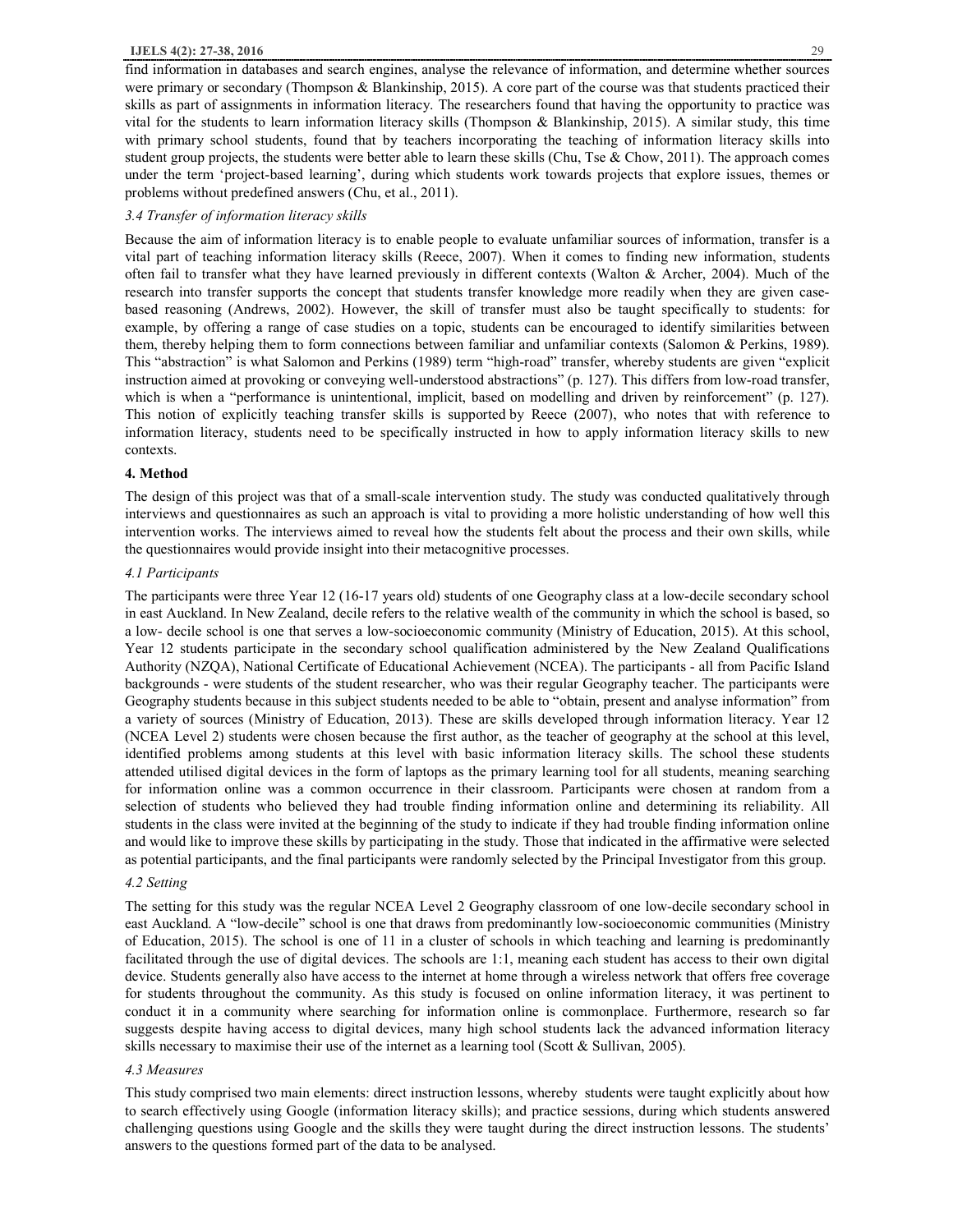Qualitative data was recorded in the form of an initial interview, and five questionnaires (one after each practice session). The students' responses during the interviews and questionnaires were put into a Google Form, which was then collated into a spreadsheet.

The initial interview asked students:

- Do you have internet access at home?
- If not, where do you access the internet?
- If so, how much do you use the internet?
- What activities do you use the internet for?
- How often do you use the Google search engine to look for information?
- Have you received teaching on how to search for information on the internet?

These questions were asked in order to gauge the level of experience using the internet and Google to see if there is a relationship between this and the students' information literacy skills. While this study does not directly address the issue of internet experience on information literacy, existing research suggests internet experience can explain why some students fail to effectively search for information online (Lei, Lin & Sun, 2013).

The questionnaires were administered to students via a Google Form after each practice session, and were completed immediately by each student present during that practice session. The questions were designed by the first author, and the questions were the same for each questionnaire the students completed. The questionnaire asked students:

- Think of the last time you conducted a search using the Internet. How did you decide which words you used in the initial search query?
- On a scale of 1 to 5 (5 being very effective, 1 being not effective at all) how effective do you think your internet searches were today?
- Think of one of the websites you visited today during your search. How did you decide how reliable or unreliable that website was?
- Think of an instance today where you had to re-do a search. How did you do it differently the second time?
- Which question was the easiest for you to answer? Why?

These questions were designed to encourage the students to reflect on their searches and consider what they could have done differently. Adding this metacognitive component is vital to the learning of information literacy skills, as practice alone is unlikely to result in effective transfer. The questionnaires were administered via Google Forms so the students could complete them when they were ready.

The direct instruction lessons comprised two 30-minute lessons: the first aimed to teach students that the search queries used in Google would affect their results, while the second focused on interpreting the search results to find the answer to a problem. The direct instruction lessons were conducted within the students' regular Geography class, and were delivered to all students in the class. This was so as not to exclude any students from the potential benefits of the lessons. The lessons were adapted from a series of free lessons developed by Google, called Google Search Education. The lessons were changed to cater to the individual needs of the class. For example, in Google's first lesson, it refers to finding information about Percy Jackson books. The first author changed this to be about Harry Potter, a series of books the students in this study would be more likely to be familiar with. Furthermore, Google's suite of lessons contained 15 lessons in total, ranging from beginner to advanced stage, and covering all aspects of information literacy.

In the first lesson, students were taught explicitly not to simply enter a question into the Google search box as Google does not read the entire search query, but rather scans the query for keywords. Students were instructed to think carefully about what information Google needs in order to find the answer to a query and enter only the most important words relating to that query. During the second lesson, students were introduced to the search results Google offers after making a query. They were instructed to examine the information given in the results and predict what sort of information is likely to be on that page based on the URL, the title of the page and the abstract given in the results. Thus, if a search is done effectively, the students would only need to visit one or two websites because they would already have an idea of whether that page would yield relevant information.

Considering the limited scope of this study and the need to contain these lessons within existing classroom teaching time, the researchers chose to focus only on teaching two of the most basic elements of information literacy skills: using the right search query and understanding search results.

Following the first direct instruction lesson, the participants returned to the class during lunchtime the following day to practice what they had been taught. They were given five questions written by the student researcher on a range of topics. All students received the same questions. Students had 30-minutes to answer the questions using Google. To monitor their activities, the screens of the computers the students were using were recorded during the practice session using the screen capture software Screencastify. This method was preferred to observations due to the logistical difficulties of monitoring the computers of several students at once.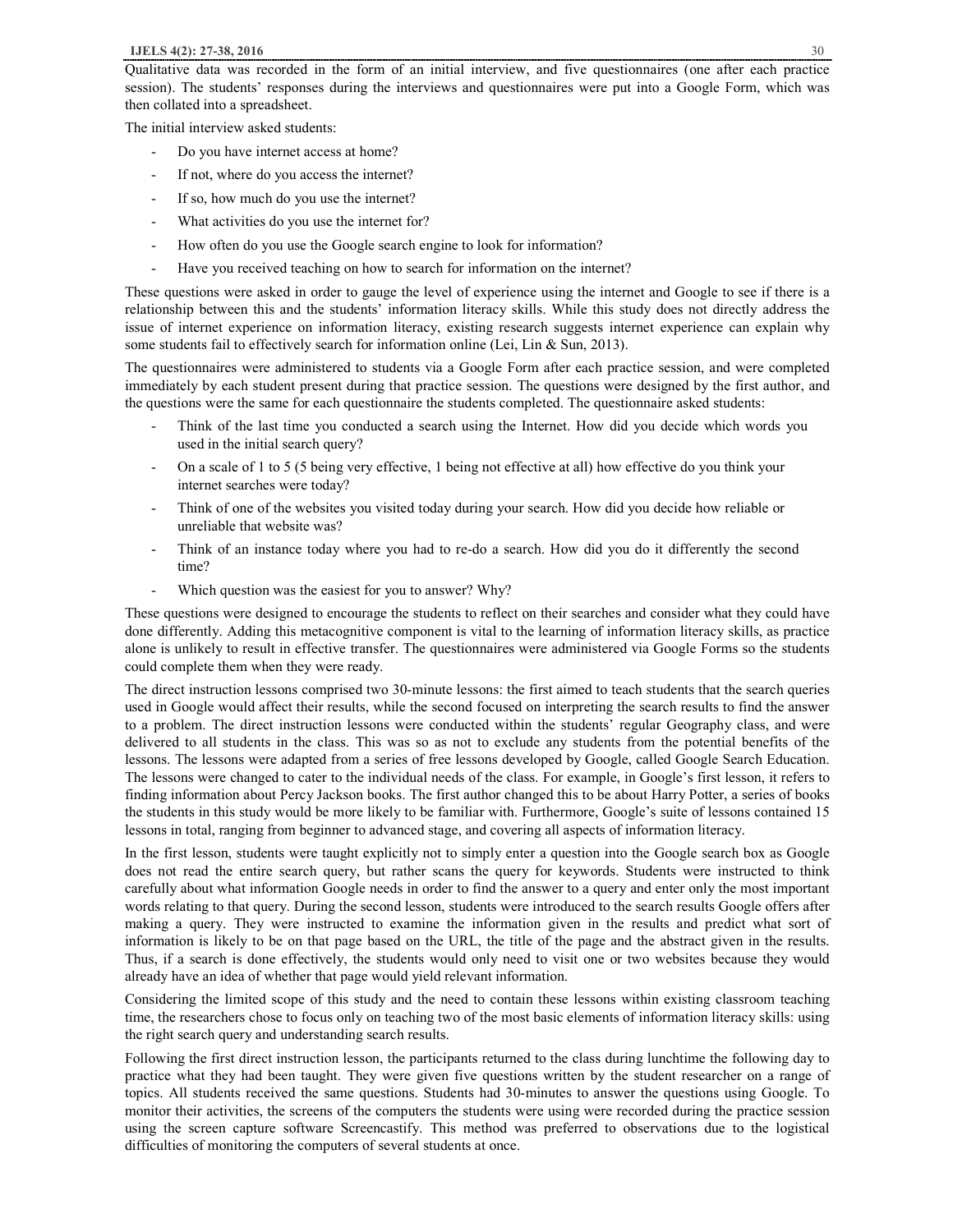The questions given to the students were designed to be difficult to answer if the whole question was simply copied and pasted into the Google search bar. For example, the question "Of which New Zealand band was Malcolm Green the drummer during the 1970s and 1980s?" does not yield an accurate result if it is entered in its entirety. Instead, students are forced to select the keywords of the question and form a search query out of them. The following week, the students returned for another practice session conducted in the same way, albeit with a different set of questions. During the intervention, the direct instruction lessons were taught on the Thursdays of Week One and Week Three. The practice sessions took place during lunchtime each Friday.

To measure how students' information literacy skills developed over the five weeks, data was collected by recording: the search terms they used; the websites they visited; and how many attempts they needed to answer the question. While these three elements are only a small portion of what constitutes information literacy, they are important skills that indicate the level of a student's information literacy development (Doyle, 1992; American Library Association, 2000; Breivik, 2005). Following each practice session the student researcher watched the footage from the screen capture recordings and entered the information into a table in a Google Docs document. A new table was used for each student and each practice session. Each table contained the five challenge questions for each practice session, and next to each question were columns that recorded the search terms they used for each attempt; the websites visited; and whether or not they had successfully found the answer to the question.

The problem of transferring skills from familiar to unfamiliar contexts is at the centre of this study. As Salomon and Perkins (1989) note, transfer from familiar to unfamiliar contexts occurs when a person has practice in enough related but "expanding" contexts so as to draw on past experience when faced with a new situation (p. 120). In this study, the "related" aspect was the situation of sitting at a computer and using Google to find out information. The "expanding" aspect was the questions: each question was different and unfamiliar, leading students to draw on their previous experiences to find relevant pieces of information. To determine whether a topic was likely to be unfamiliar, the researchers used their knowledge of the students to carefully select questions about topics they were likely to be unfamiliar with. Thus, by providing students with a range of questions on unfamiliar topics, transfer would occur if they applied their information literacy skills to finding out information on those new topics.

## *4.4 Analysis*

The relatively small sample size of the study, coupled with some participants withdrawing from the study and others not completing it, means case study analysis is the most appropriate form for the data collected.

While the initial plan called for five students to take part in five practice sessions over a five-week period, two participants had withdrawn before the first practice session was held. Those participants did not give reasons for their withdrawal. Of the remaining three participants, one attended one practice session and the first direct instruction lesson, the second attended three practice sessions and both direct instruction lessons, and the third participant took part in four practice sessions and both direct instruction lessons. This variation makes comparing the results in a data table difficult, as the data would not be uniform.

To judge whether the participants' searches became more effective over the course of the study, each search was given a number corresponding to its effectiveness:

- $3$  = highly effective
- $2 =$ somewhat effective
- $1 =$  not effective

To judge how effective a search is, this study drew from the criteria used by Katz' (2007) study on testing online information literacy skills. According to Katz (2007), when a student searches for information effectively, he or she is able to:

- generate and combine search terms (keywords) to satisfy the requirements of a particular research task;
- efficiently browse one or more resources to locate pertinent information;
- decide which resources might yield the most useful information for a particular need.

To examine the data, the researchers entered the students' search activity into a table in a Google Doc while watching a video of their practice session. In this table they entered: each search question; any websites the student visited as they attempted to answer the question; whether or not they found the correct answer; and their overall search effectiveness score. If a student did not click on a website, but analysed the search results in an attempt to find the answer, this was noted on the table. As was often the case, students did find the answer to the question by scanning the search results without opening a website.

Evaluating the participants' search behaviour alone may not inform the research as to how well they are determining the validity of resources, so the researchers used responses from the questionnaires to inform this aspect of the study. Because it is not appropriate in this case to compare the students directly, each participant was evaluated separately. Participants are referred to as Student A, Student B and Student C.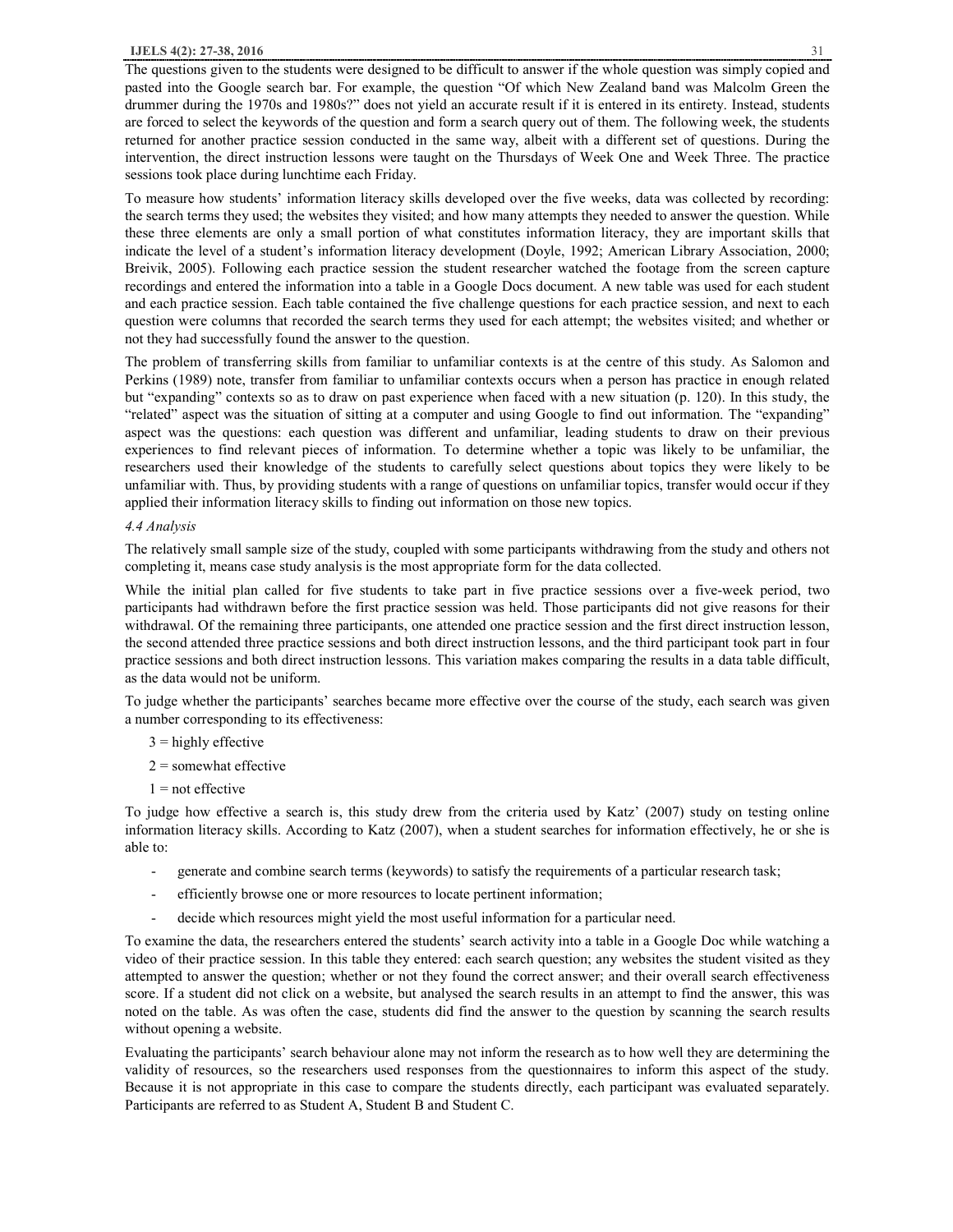## **5. Findings**

All three participants in this study were 16 year-olds of Pacific Island descent. Based on their initial interviews with the student researcher, all three participants had completed all of their schooling in the low-socioeconomic community in which this study was based, and all had a personal laptop (provided as part of the school's digital device programme) which they used to complete school activities and assessments. All three had internet access at home and all used the internet every day. One student reported using the internet "all the time". All participants reported using the internet predominantly for social media and school work, and all said they use Google frequently to search for information. No participant reported receiving any formal training in how to search for information using Google or any other search engine. Thus, despite being apparently well-versed in using the internet for a range of pursuits, all students felt their internet search skills were underdeveloped. Indeed, students were invited to participate in the study if they felt their internet search skills needed developing.

#### *5.1 Student A*

Student A was present in class for only the first direct instruction and attended one practice session. During the initial interview Student A revealed that he used Google frequently to search for information, but found it hard to do so. Because this student attended only one practice session (Table 1), it is not possible to see how his information literacy skills would have developed if he had continued to participate.

|                                                                                          | Practice Session |  |                         |                |           |
|------------------------------------------------------------------------------------------|------------------|--|-------------------------|----------------|-----------|
|                                                                                          |                  |  |                         | $\overline{4}$ |           |
| Total search attempts                                                                    |                  |  | No Data No Data No Data |                | - No Data |
| Total search effectiveness score                                                         | 9                |  |                         |                |           |
| Overall search effectiveness score (total<br>search effectiveness/total search attempts) |                  |  |                         |                |           |

Table 1. Student A search data

In the practice session one, despite being taught during the first direct instruction lesson not to enter questions into the search box, Student A merely rephrased question one to ask: "Malcolm Green drumming band 1970s and 1980s?" This search was judged to be a 2 on the effectiveness scale, as the student used some keywords, but overall the search was too general to yield many valuable results, as the student discovered once he entered his search and failed to find the answer. He found the answer on his second attempt by entering: "Malcolm Green drumming band 1970s". This query was more effective because it reduced the number of keywords Google needed to scan in order to find an answer. Ultimately, the student would have simply entered "Malcolm Green drummer" to find a biography page on the musician, which would quickly lead to the correct answer, which was Split Enz.

On question 2, Student A gave up quickly after reading the question: "The Hindu Kush mountain range extends 500 miles westward from Pakistan to what country?" Again, attempting to rephrase the question, he entered: "The Hindu Kush mountain range extends to what countries?" This is an ineffective search because it fails to utilise keywords, or anticipate what information Google would need in order to deliver useful results. The student examined the results page and moved on to the next question without opening a single page.

When Student A got to question 3 (Which film won the Oscar for Best Picture in 1994?), he immediately entered: "Winning film for Best Picture in 1994?" However, after being prompted by the student researcher not to ask questions, he made a second attempt, this time searching: "Oscar for best film in 1994". This is an effective question because it does not ask a question and it utilises keywords. The student found the correct answer, Schindler's List, immediately after making this query.

Student A achieved an overall score of 2 for the first practice session. He did not complete a questionnaire following this practice session. The data suggests he did leave the first practice session with at least some grasp of what constituted an effective search but employing some keywords in the latter search attempts. However, it is unclear how much of these skills he possessed before going through the first direct instruction lesson. Furthermore, when beginning the first practice session by immediately employing internet search strategies he was explicitly taught not to use in the direct instruction lesson, this suggests direct instruction alone is not an effective way to teach information literacy skills.

#### *5.2 Student B*

Student B was present for both direct instruction lessons, and participated in three practice sessions (Table 2). His overall search effectiveness score over the three sessions declined from 2.75 in the first session to 1.45 in the third. However, because his score in the second session declined to 1.27, he did show an improvement of 0.18 from the second to third session.

## 5.2.1 Practice session one

Student B achieved an overall score of 2.75 for practice session one. His searches during this practice session were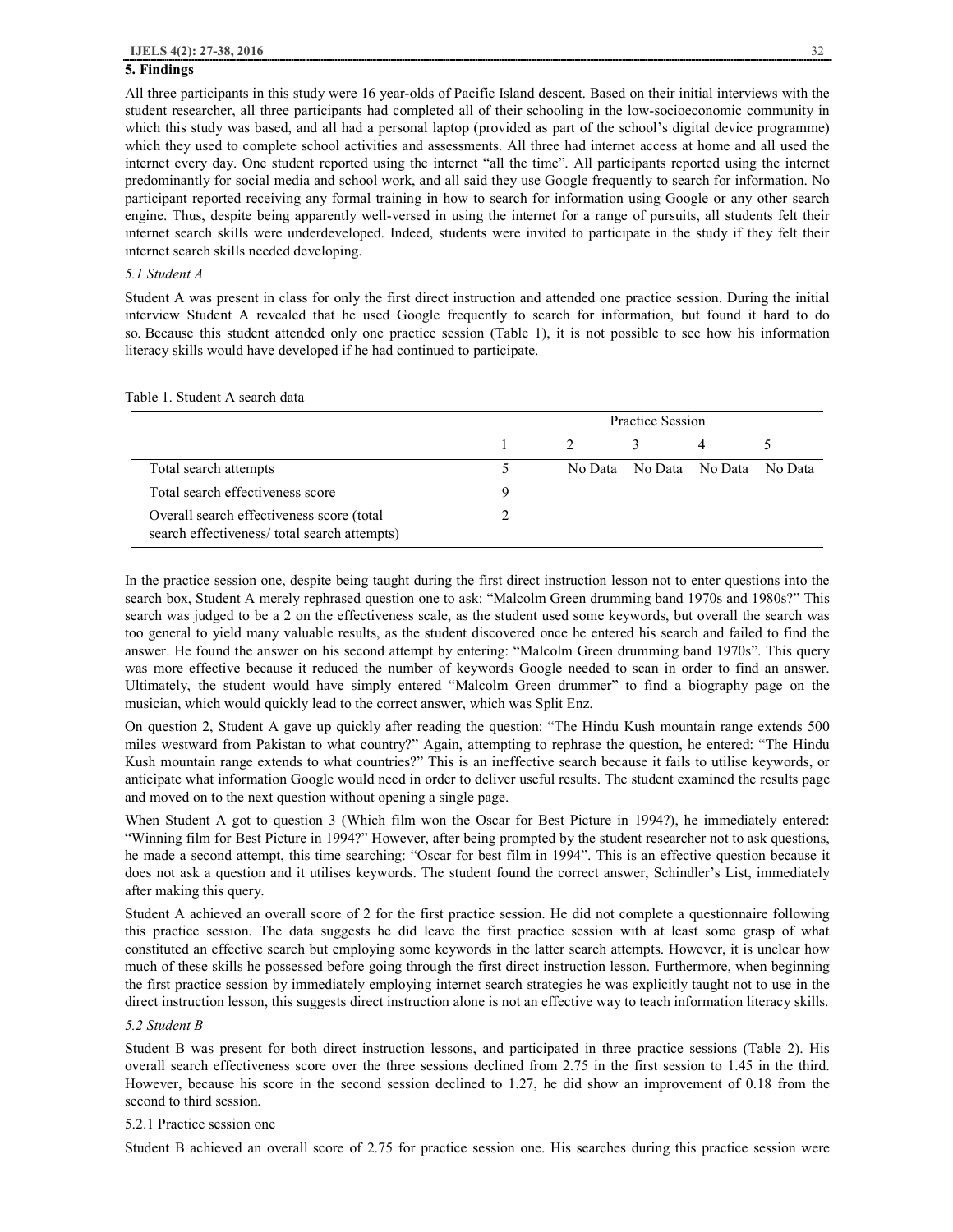#### **IJELS 4(2): 27-38, 2016** 33

highly effective. Although he did not complete all five questions because he ran out of time, his searches on the first four questions were generally concise and yielded the correct answer on the first attempt.

|                                                                                          | Practice Session |      |      |         |         |
|------------------------------------------------------------------------------------------|------------------|------|------|---------|---------|
|                                                                                          |                  |      |      |         |         |
| Total search attempts                                                                    | 4                | 11   | - 11 | No Data | No Data |
| Total search effectiveness score                                                         | 11               | 15   | 16   |         |         |
| Overall search effectiveness score (total<br>search effectiveness/total search attempts) | 2.75             | 1.27 | 1.45 |         |         |

Table 2. Student B search data

For example, for question one he searched: "Malcolm Green drummer". From there, he quickly scanned the Wikipedia page on Malcolm Green to deduce the correct answer, Split Enz. His searches for the other questions were similarly effective: "Hindu Kush range"; "Best film in 1994"; and "religious Jewish candle". All these searches utilised keywords effectively and showed a relatively advanced level of information literacy in selecting the correct web page for each search query. This is in contrast to Student A, who continued to ask questions in most of his search queries.

## 5.2.2 Practice session two

Student B achieved an overall score of 1.27 for practice session two, a significant decline from the first practice session. While still employing some of the search strategies he used successfully in the first practice session, this time he appeared to not be thinking carefully about what information Google needed in order to answer his query. For example, for question one (Of all the countries in the world, which one gets most of its energy from renewable sources?), he entered: "countries with renewable sources". Despite opening the Wikipedia page which ranks countries by renewable energy production, he quickly gave up examining the data and conducted another search, this time asking: "countries that use renewable sources". He went to two different sites: an article on the EcoWatch website with the headline, "Countries leading the way in renewable energy"; and a similar article on Care2, with a headline reading, "Countries leading the world in renewable energy". After a quick scan of both sites, he returned to the original Wikipedia page, found China at the top of the list, and entered that as the answer. However, he did not correctly identify that the table he was looking at ranked countries by total energy derived from renewable sources, not the proportion of the country's energy made from renewable sources, which is what the question asked. Student C also struggled with this question, suggesting the wording of the question may have been too ambiguous for students with relatively limited understanding of energy production.

Student B continued to employ similar search strategies on the remaining questions during practice session two. His search queries were good: for example, for question two he entered "oldest city inhabited in existence", and for question three he entered "popular sports in denmark". In themselves these are effective search queries: they use appropriate keywords, do not ask a question, and do not contain any superfluous words. Student B's difficulties in answering the question came in the evaluation stage, where he needed to examine sources in order to find the answer, a key component of information literacy. On question three, Student B made three unsuccessful attempts to find the answer before entering "third most popular sports in denmark", which is a less effective search query than his others, but yielded him a result because it led him to the Wikipedia page on sports in Denmark, and then to the correct answer, Gymnastics. It should be noted that at this stage, Student B had not received the second direct instruction lesson on evaluating search results.

In the questionnaire following this practice session, Student B noted his searches were not as effective as in the previous practice session, giving himself a rating of two out of five for this day's searches. In response to the question asking what he could have done differently when he had to conduct a re-search, the student said he could "use keywords instead of asking Google a question". This shows the student had indeed learnt something from the first direct instruction lesson, during which this concept was taught explicitly. However, this did not appear to be a problem this student had: not once did he simply enter an entire question into Google, suggesting he may have learnt the concept but was not applying it to his own practice.

#### 5.2.3 Practice session three

Student B's overall score of 1.45 for practice session three possibly reflects the fact that by this stage, he had been through both direct instruction lessons on searching for information online. Thus, he had the benefit of two practice sessions and the explicit teaching of search and evaluation strategies. As in practice session two, Student B showed a propensity towards careless evaluation of results rather than inadequate search queries. For example, his search queries for the first two questions in this session were "Home of Rugby League in Aucklnd (sic) 2002" and "Battle of Britain". Taken in isolation, these are not bad search queries, however they required more careful examination of the results to yield an answer. For the first question, Student B briefly visited the Wikipedia page about Auckland Rugby League, but when a quick scan of the page did not yield a result, he conducted a second search query of "rugby league in Auckland"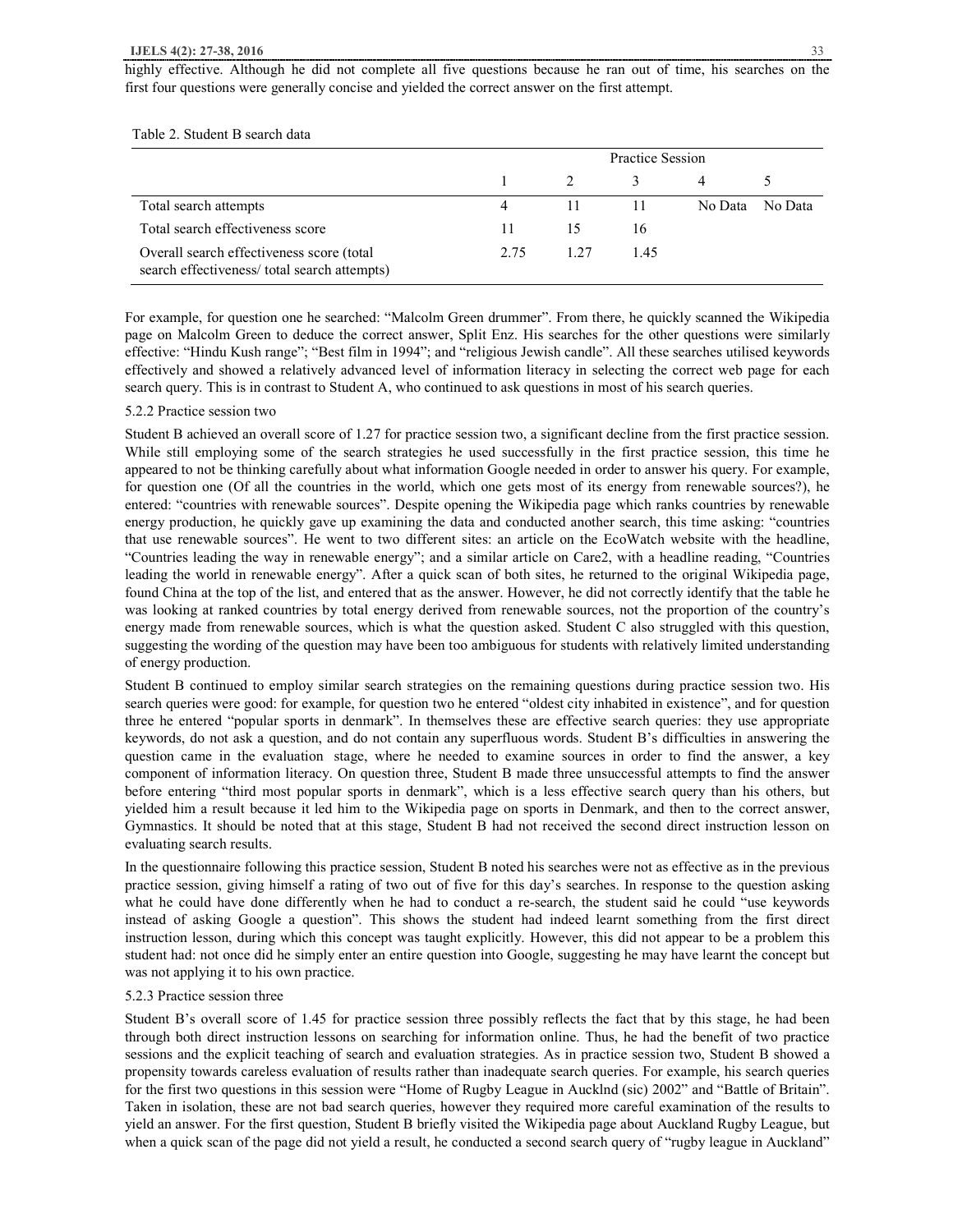## before quickly giving up and moving on to the next question.

A similar lack of care was seen in question two: when trying to find out the war in which the Battle of Britain occurred, Student B searched "Battle of Britain" and quickly examined the Wikipedia page about the battle. He correctly identified that the battle happened in 1940, but failed to write down that it occurred during the Second World War, which was the correct answer. Student B also made six attempts to answer question three, which asked when Robert Laidlaw founded the Farmers Trading Company. More careful examination of the results could have led the student to the answer more quickly.

Despite less effective examination of search results during practice session two and three, the student did show some improvement from the second to the third practice session. However, due to a lack of qualitative data for this student it is difficult to determine the reasons behind his development: student B completed the post practice session questionnaire only for the second session.

# *5.3 Student C*

Student C was present for both direct instruction lessons and attended four practice sessions. Over the four practice sessions her overall search effectiveness score increased 0.48 (Table 3). While her score in the final session was not her best, she showed an overall trend of improvement.

|                                                                                          | Practice Session |      |   |     |         |
|------------------------------------------------------------------------------------------|------------------|------|---|-----|---------|
|                                                                                          |                  |      |   | 4   |         |
| Total search attempts                                                                    | 6                |      | 6 |     | No Data |
| Total search effectiveness score                                                         | 8                | 10   |   | 9   |         |
| Overall search effectiveness score (total<br>search effectiveness/total search attempts) | 132              | 1.40 |   | 1.8 |         |

# Table 3. Student C search data

## 5.3.1 Practice session one.

Student C achieved an overall search effectiveness score of 1.32 during practice session one, the lowest of the three participants for this session. In five of her six search attempts, she began her queries with "what" or "which", words that preempt a question. Most of these searches resulted in a search effectiveness score of 1. For example, on question one she initially entered: "What New Zealand band did Malcolm green drum for?" After quickly scanning the results and not immediately finding the answer, Student C decided she needed to provide more information, so she added "during 1970s and 1980s" to the query. By her final attempt - after prompting from the student researcher - she remembered not to ask questions and attempted to use keywords instead.

## 5.3.2 Practice session two.

Student C's search effectiveness score for practice session two increased slightly 1.8 to 1.40. Generally, her search queries were better but she did not evaluate the sources carefully in order to find the answer. However, it should be noted that this practice session took place before the second direct instruction lesson on evaluating sources had been delivered.

The student began, again, by entering a question into the search box, asking: "which country gets most of its renewable energy". Without prompting from the student researcher, she recalled the previous practice session and re-entered her query using keywords. However, her lack of analysis of the results meant she still got the answer wrong. She employed similar strategies for question two, entering: "oldest continuously inhabited city". Simply by quickly scanning the Google search results and not opening a web page, she incorrectly wrote that the answer was Varanasi.

While she did open a website for question three, she did not analyse its contents carefully enough and again, answered incorrectly.

## 5.3.3 Practice session three

Student C achieved an overall search effectiveness score of 2 for the third practice session, an improvement of 0.68 from the first session (Appendix 3). During this session, the student employed effective search queries and showed some analysis of sources, a skill that was taught during the direct instruction lesson delivered the day before this practice session.

While in practice sessions one and two the student showed a propensity towards giving up and moving on when the answer was not immediately apparently in the Google search results, this time she made an attempt to scan the Wikipedia page about Carlaw Park to confirm the answer was correct. Her search query of "sports ground closed 2002 auckland" was highly effective as it used only the keywords necessary, and showed the student was thinking about what information Google would need in order to answer her query. For example, she did not enter the words "rugby" or "league", possibly recognising that that would be too much information for an effective search.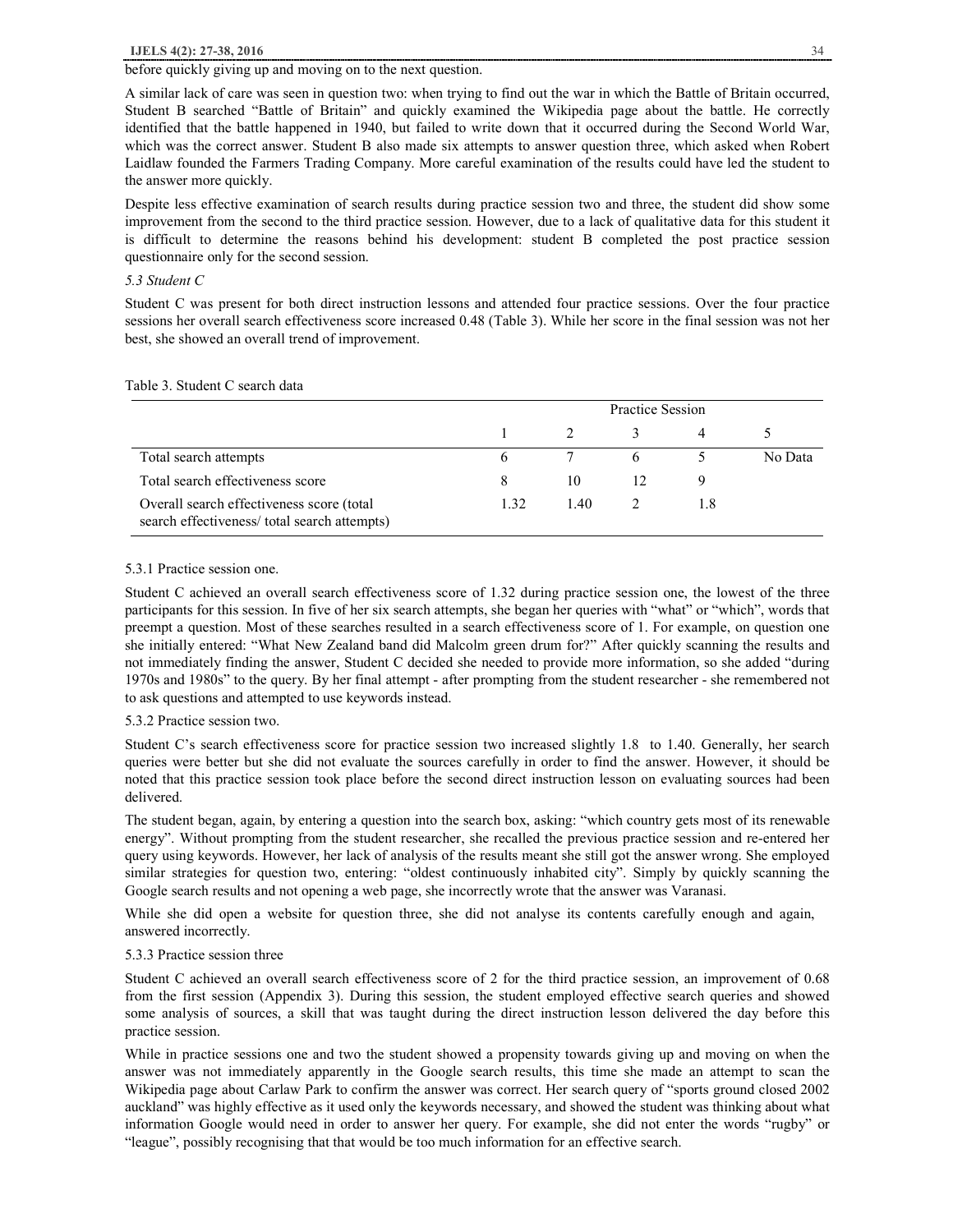Her searches for the remaining questions were good: "battle of britain war"; "Robert Laidlaw farmers trading company"; "road james dean drove on when he died"; and "model of car popular 2014". However, her incorrect answers for the final two showed her skill of analysing sources still needed some development. For example, for question four, she correctly identified that James Dean died in Cholame, California, but did not state that the road he died on was Highway 46, which would have answered the question. The student did analyse some websites in attempting to answer this question but did not read carefully enough to answer the question.

Similarly, in question five she correctly identified the Toyota Corolla as the best- selling car, but did not realise that the website she got the information from was an Australian website, not a New Zealand site as indicated by the .com.au suffix on the site's URL. While the Toyota Corolla was indeed the most popular car in New Zealand anyway, her attempt was judged as incorrect because her finding was incidental.

## 5.3.4 Practice session four

Student C achieved an overall search effectiveness score of 1.8 for practice session four, an improvement of 0.48 from practice session one, but a decline of 0.02 from practice session three. Similar search strategies were seen during this practice session to the previous one, with the student conducting good search queries, but not following these through with effective analysis of results. For example, the first question required the student to first identify Liza Minelli's mother before determining which film she starred in, the answer being Judy Garland in The Wizard of Oz. In this case, Student C instead wrote that the film was Cabaret, a film starring Liza Minelli. To get this answer, the student went to a biography page of Liza Minelli, and did not examine its contents carefully enough to identify the information as relating to Minelli, not her mother. The student had similar difficulties with question three about the New Zealand music festival, which required the student to first identify New Zealand music festivals before determining which one began and ended in the years given in the question.

Student C completed the questionnaire following each practice session, but her responses show little insight into how and why she employed the strategies she did. For example, in response to question, "Think of one of the websites you visited today during your search. How did you decide how reliable or unreliable that website was?", in each questionnaire she responded that she used Wikipedia, despite its reputation as being an unreliable source of information. Similarly, in answer to the question, "Think of an instance today where you had to re-do a search. How did you do it differently the second time?", in each questionnaire she replied that she reworded the question. This lack of insightful responses potentially reflects a flaw in the questionnaire design, as the questions do not necessarily lead the respondent to carefully consider their response. Furthermore, it could indicate the need for teaching metacognitive strategies.

## **6. Discussion and conclusions**

It is unclear whether direct instruction and structured practice can help high school Geography students transfer information literacy skills from familiar to unfamiliar topics. While two out of three participants did show some improvement over the course of the study, the improvement was not enough to judge that transfer occurred. Students seemed to gain some basic knowledge of information literacy as a result of the direct instruction lessons, but they struggled to appropriately evaluate sources when it came to the practice sessions. This is consistent with existing research that students can learn how to search appropriately without too much effort, but they find it more difficult to learn to analyse information (Kovalik, 2013). The results also support existing research that high school students generally lack information literacy skills and struggle to apply them (Scott & Sullivan, 2005; Martin, et al., 2012; Head, 2013).

A key aspect of this study was whether students could be taught to transfer information literacy skills, but it is unclear from the results if this occurred. There is evidence of some "low road" transfer, with Student C learning in the first practice session to formulate a search query using keywords, a strategy she continued to employ throughout the remaining three practice sessions. This could be categorised as "low road" transfer in that the task of formulating a search query is relatively "automatic" and required little depth of thought (Salomon & Perkins, 1989, p. 118). There is little evidence, however, that "high road" transfer occurred. "High road" tasks are more analystical, abstract and require linking back to prior experiences, which is consistent with evaluating search results (Salomon & Perkins, 1989). This is the aspect of information literacy the participants had the most trouble with. Student C often did not read sources carefully enough, and in some cases misunderstood the source of the information, so that she could not find the correct answer. Student B experienced similar difficulties during practice session three: while his search queries were good he was so eager to find the answer that he did not consider the information carefully enough, and therefore had trouble finding the answer. This behaviour suggests more attention needs to be given to teaching students to analyse sources.

It is possible that this lack of transfer is because the study only tested the students' information literacy skills in unfamiliar topics, and not familiar ones too. Learners need to master a topic before they can transfer, and trying to teach too many concepts in too short a time can hinder opportunities for transfer (Bransford, et al., 1999). Thus, it could be that the participants had not yet mastered information literacy skills in familiar topics, let alone unfamiliar ones.

This study also suggests that practice without active feedback from a teacher may be an ineffective way to teach information literacy. During the practice sessions, students had little input from the student researcher as they completed the tasks. This was to test whether students could develop information literacy skills through practice alone. This part of the design was based on the concept that students learn independently through practice (DeLay, 1996;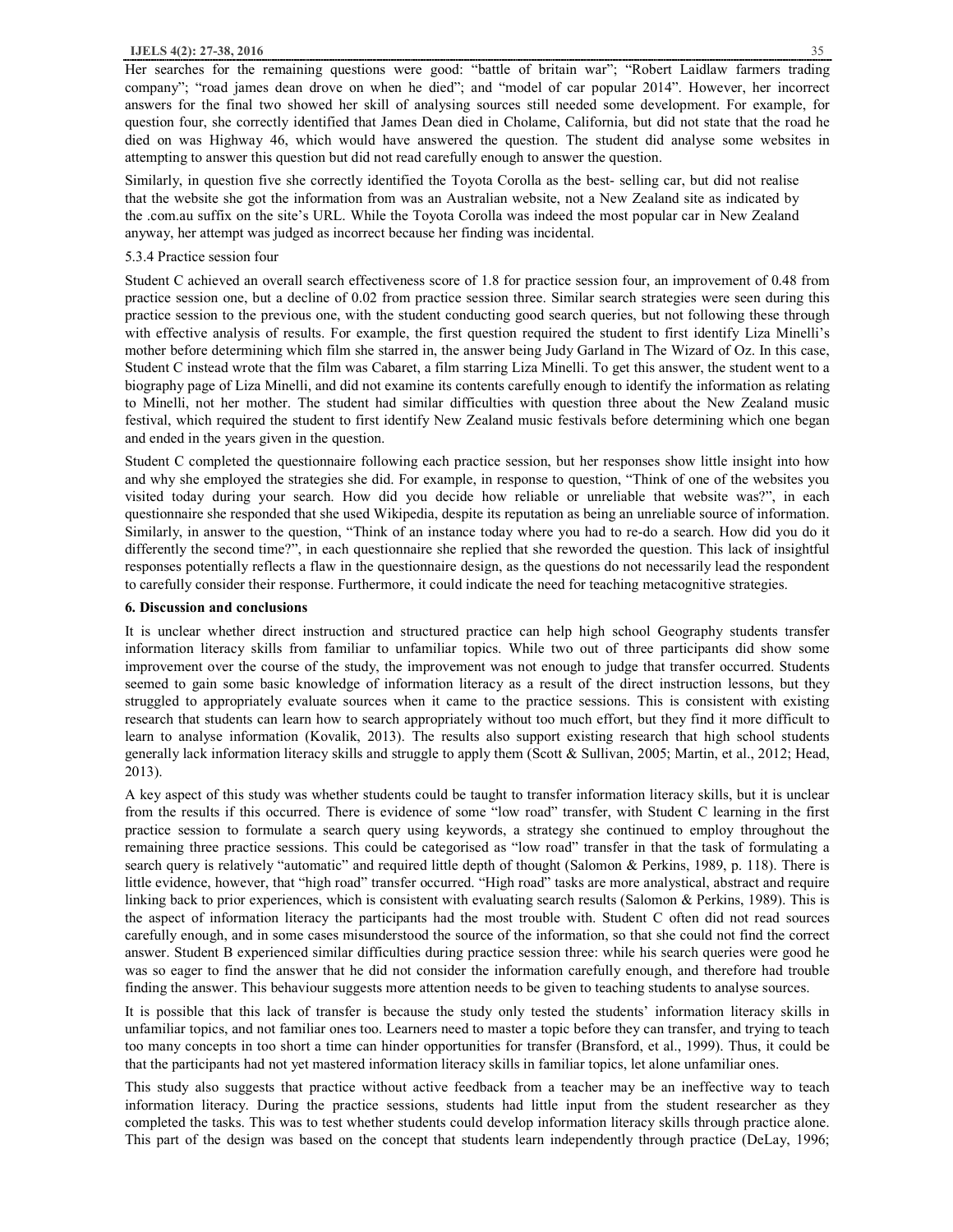Piaget, 1964; Salomon & Perkins, 1989). However, the limited progress of students as a result of these practice sessions suggests independent practice alone is not enough, and students require more guidance from a teacher to help them learn. This is consistent with Vygotsky's (1978) Zone of Proximal Development, which claims that learning is a social process. Furthermore, there is a growing body of evidence that unguided instruction could have a negative impact of learning, compared with guided instruction (Kirschner, 2006). While information literacy concepts were taught via direct instruction lessons, the results suggest this was not enough, and students needed more hands-on help to put this into practice.

Coupled with minimal guidance during the practice sessions was a lack of feedback from the first author during or after the practice sessions. This lack of feedback served a research purpose, which was to test the teaching methods of direct instruction and structured practice alone, without the added method of feedback. However, this had the unintended effect that the participants had little idea as to which aspects of the tasks they were succeeding in, and therefore did not know what they needed to do to answer the questions better. Students received some immediate feedback from Google because if they didn't find the answer, they knew they needed refine their search. However, this type of feedback is only effective if students know what the correct answer is. For example, during practice session two when trying to find out what the oldest continuously inhabited city in the world was, Student C incorrectly answered Varanasi. She got the "answer" from Google's search results without even opening a web page. While this shows a lack of information literacy skills, it also shows that the student had no reason to think Varanasi was incorrect. This could also reflect a flaw in the question, as the correct answer was not clear enough. Regardless, the results indicate that students need more than this basic level of feedback in order to achieve. The need for feedback is well supported by existing research. For students to become active learners who monitor their own progress, teachers need to provide appropriate feedback (Hattie, 2012; Bransford, et al., 1999).

Research into online assessment tools shows giving students effective feedback through the tools can be problematic. Qayyum and Smith's (2015) study into assessing online search skills found students benefit from guidance within the online assessment tool, such as prompts that point the student in the right direction. The lack of these scaffolds meant students were not making the best use of the search tools available to them (Qayyum and Smith, 2015). This suggests that tools should be used in conjunction with more social aspects of teaching such as mediation from a teacher, which is consistent with an understanding of learning as a social process (Piaget, 1964; Vygotsky, 1978).

A key finding of this study was that in interventions of this type, students need guidance as they complete the tasks. Feedback from the tool (Google) was not enough in this case, leaving the participants unsure as to how they were progressing. Future studies could focus on how practice with the input of a teacher could help them transfer information literacy skills. Future studies could also explore the potential for information literacy to be embedded into the curriculum rather than taught as a standalone topic, as there is a growing body of research to support this method (Scott & O'Sullivan, 2005; Fabbi, 2015).

## **References**

American Library Association. (2000). *Information Literacy Competency Standards for Higher Education.*  Retrieved from http://arizona.openrepository.com/arizona/bitstream/10150/105645/1/standards.pdf

Andrews, L. (2002). Transfer of Learning: A Century Later. *Journal of Thought, 37*(2), 63-72.

Bransford, J.D., Brown, A. L., & Cocking, R. R. (Eds.) (1999). *How people learn: Brain, mind, experience and school.* Washington, DC: National Academy Press. Retrieved from http://www.csun.edu/~SB4310/How%20People%20Learn.pdf

Breivik, P. S. (2005). 21st century learning and information literacy. *Change: The Magazine of Higher Learning, 37*(2), 21-27. DOI: 10.3200/CHNG.37.2.21-27

Candy, P. (2002). Lifelong learning and information literacy. Retrieved from http://citeseerx.ist.psu.edu/viewdoc/download?doi=10.1.1.119.5676&rep=rep1&type= pdf

Chu, S. K., Tse, S. K., & Chow, K. (2011). Using collaborative teaching and inquiry project- based learning to help primary school students develop information literacy and information skills. *Library & Information Science, 33*, 132-143.

DeLay, R. (1996). Forming Knowledge: Constructivist Learning and Experiential Education. *Journal of Experiential Education, 19*(2), 76-81. DOI: 10.1177/105382599601900204.

Doyle, C. S. (1992). Outcome Measures for Information Literacy within the National Education Goals of 1990. Final Report to National Forum on Information Literacy. Summary of Findings.

Fabbi, J. L. (2015). Fortifying the Pipeline: A Quantitative Exploration of High School Factors Impacting the Information Literacy of First-Year College Students. *College & Research Libraries, 76*(1), 31-42.

Gross, M., & Latham, D. (2007). Attaining information literacy: An investigation of the relationship between skill level, self-estimates of skill, and library anxiety. *Library & Information Science Research, 29*(3), 332-353.

Hattie, J. (2012). *Visible learning for teachers: maximising impact on learning.* Routledge: New York.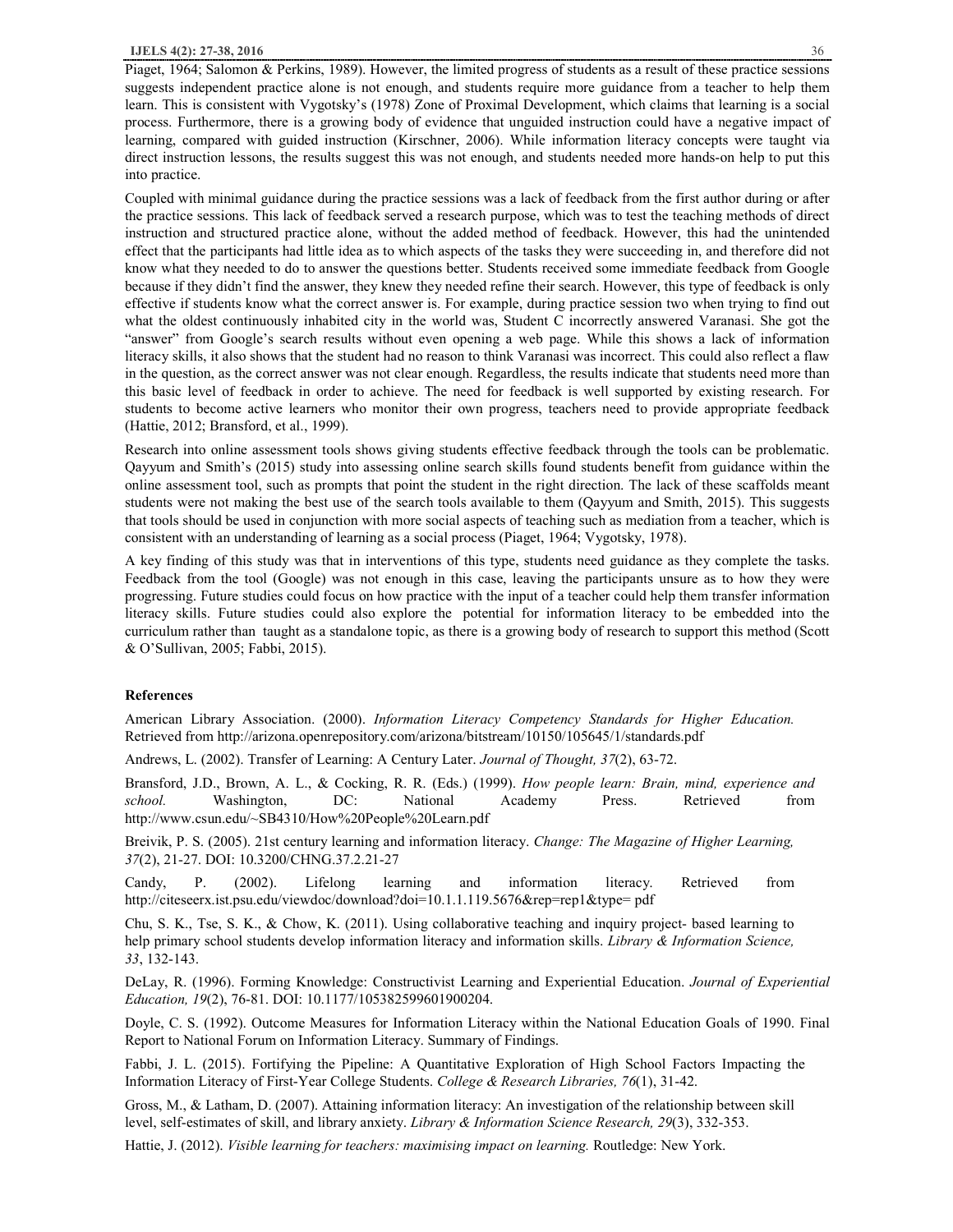Head, A. J. (2013). Learning the ropes: How freshmen conduct course research once they enter college. *Project Information Literacy Research Report: "Learning the Ropes".*

Katz, I. R. (2007). Testing information literacy in digital environments: ETS's iSkills assessment. *Information technology and Libraries, 26*(3), 3-12.

Kirschner, P. A., Sweller, J., & Clark, R. E. (2006). Why Minimal Guidance During Instruction Does Not Work: An Analysis of the Failure of Constructivist, Discovery, Problem- Based, Experiential, and Inquiry-Based Teaching. *Educational Psychologist, 41*(2), 75-86.

Kovalik, C. (2013). Information Literacy and High School Seniors: Perceptions of the Research Process. *School Library Research, 16,* 1-26.

Lei, P.-L., Lin, S. S. J., & Sun, C.-T. (2013). Effect of Reading Ability and Internet Experience on Keyword-based Image Search. *Educational Technology & Society, 16*(2), 151- 162.

Lenox, M. F., & Walker, M. L. (1993). Information literacy in the educational process. *The Educational Forum, 57*(3), 312-324.

Mackey, T. P., & Jacobson, T. E. (2010). Reframing information literacy as a metaliteracy. *College & Research Libraries*. Retrieved from http://crl.acrl.org/content/early/2010/04/29/crl-76r1.full.pdf+html

Manuel, K. (2002). Teaching Information Literacy to Generation Y. *Journal of Library Administration, 36*(1-2), 195-217. DOI: 10.1300/J111v36n01\_12

Markless, S., & Streatfield, D. R. (2007). Three decades of information literacy: redefining the parameters. *Change and Challenge: Information Literacy for the Twenty-first Century*, 15-36. Adelaide: Auslib Press.

Martin, C. M., Garcia, E. P., & McPhee, M. (2012). Information Literacy Outreach: Building a High School Program at California State University Northridge. *Education Libraries, 34*(1-2), 34-47.

Mery, Y., Blakiston, R., Kline, E., Sult, L., & Brewer, M. M. (2010). Developing an Online Credit IL Course for a Freshman Writing Program in a University Setting. *Best Practices for Credit-Bearing Information Literacy Courses*, 77-92.

Ministry of Education. (2007). New Zealand Curriculum. Retrieved from http://nzcurriculum.tki.org.nz/The-New-Zealand-Curriculum

Ministry of Education. (2013). *New Zealand Curriculum Guides.* Retrieved from http://seniorsecondary.tki.org.nz/Social-sciences/Geography

Ministry of Education. (2015). Deciles. Retrieved from http://www.education.govt.nz/school/running-aschool/resourcing/operational- funding/school-decile-ratings/

New Zealand Qualifications Authority. (2015). Geography subject resources. Retrieved from http://www.nzqa.govt.nz/qualifications- standards/qualifications/ncea/subjects/geography/levels/

O'Sullivan, M. K., & Dallas, K. B. (2010). A Collaborative approach to implementing 21st Century skills in a High school senior research class. *Education Libraries, 33*(1), 3-9.

Perkins, D. N. (1986). Thinking frames. *Educational leadership, 43*(8), 4-10.

Piaget, J. (1964). Development and Learning. *Journal of Research in Science Teaching, 2*, 176-186.

Probert, E. (2009). Information literacy skills: Teacher understandings and practice. *Computers & Education, 53,* 24-33.

Punch, K. (2009). *Introduction to Research Methods in Education.* London: SAGE.

Richardson, V. (1997). *Constructivist teacher education: Building new understandings.* London: Routledge.

Qayyum, M. A., & Smith, D. (2015). Learning from student experiences for online assessment tasks. *Information Research: An International Electronic Journal. 20*(2).

Reece, G. J. (2007). Critical thinking and cognitive transfer: Implications for the development of online information literacy tutorials. *Research Strategies, 20*(2007), 482-493.

Salomon, G., & Perkins, D. N. (1989). Rocky roads to transfer: Rethinking mechanism of a neglected phenomenon. *Educational psychologist, 24*(2), 113-142.

Serrell, K. (2009). *Finders keepers: A comparative study investigating teaching the Florida research process FINDS model through three different approaches at the elementary school level.* University of Central Florida.

Scott, T. J., & O'Sullivan, M. K. (2005). Analyzing student search strategies: making a case for integrating information literacy skills into the curriculum. *Teacher Librarian, 33*(1), 21-25.

Thomas, N. P., Crow, S. R., & Franklin, L. L. (2011). *Information Literacy and Information Skills Instruction.*  ABC-CLIO: Santa Barbara.

Thompson, L., & Blankinship, L. A. (2015). Teaching Information Literacy Skills to Sophomore-Level Biology Majors. *Journal of microbiology & biology education*, *16*(1), 29.